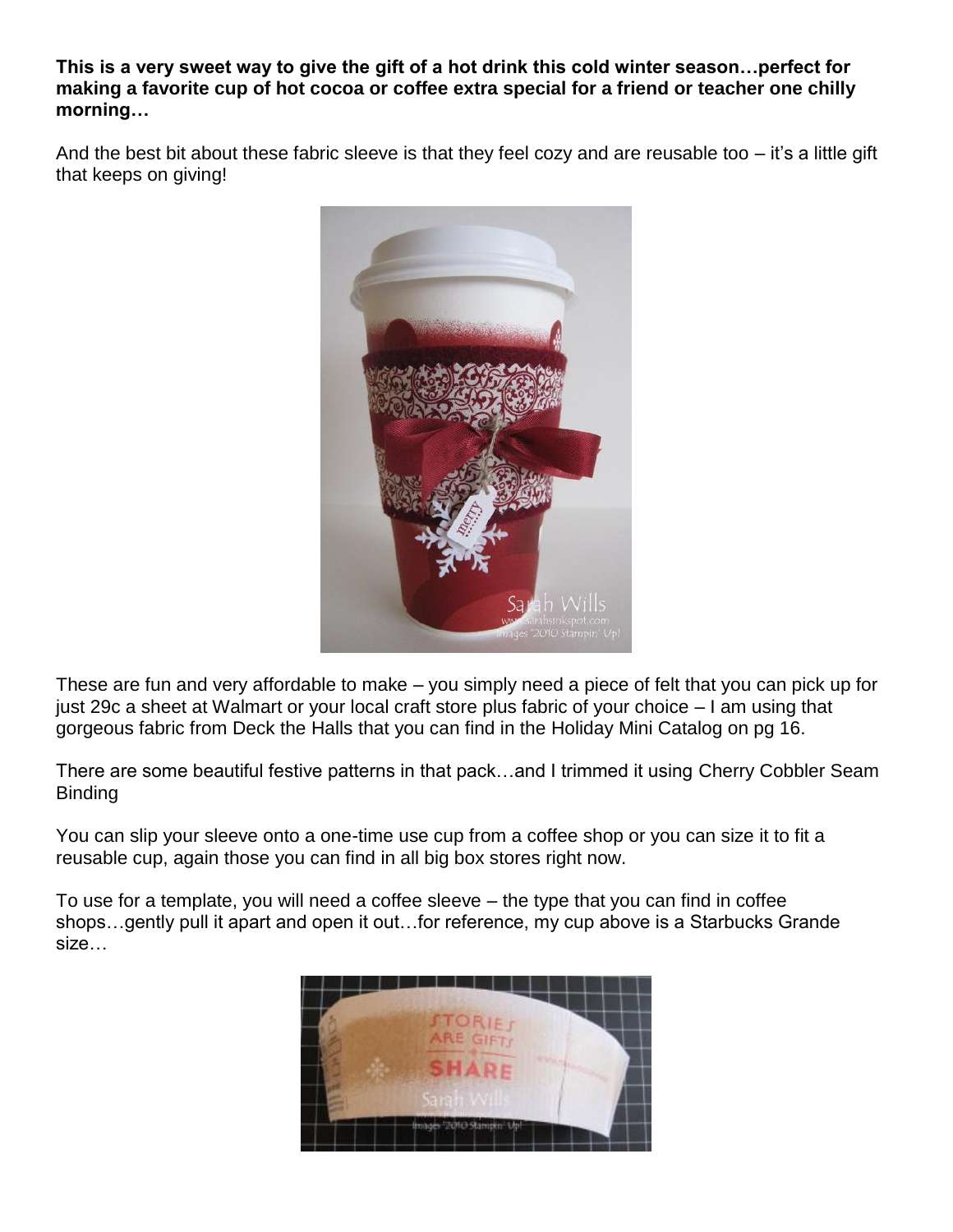Take your piece of felt and draw around your template onto it using a permanent marker…



Take a pair of sharp Fabric Scissors and cut out your felt shape making sure to cut inside the lines that you drew on the felt…



Test fit it for size – wrap your felt piece around a cup which is the size you intend to use for your gift…



And make sure that the ends meet at the back and overlap…

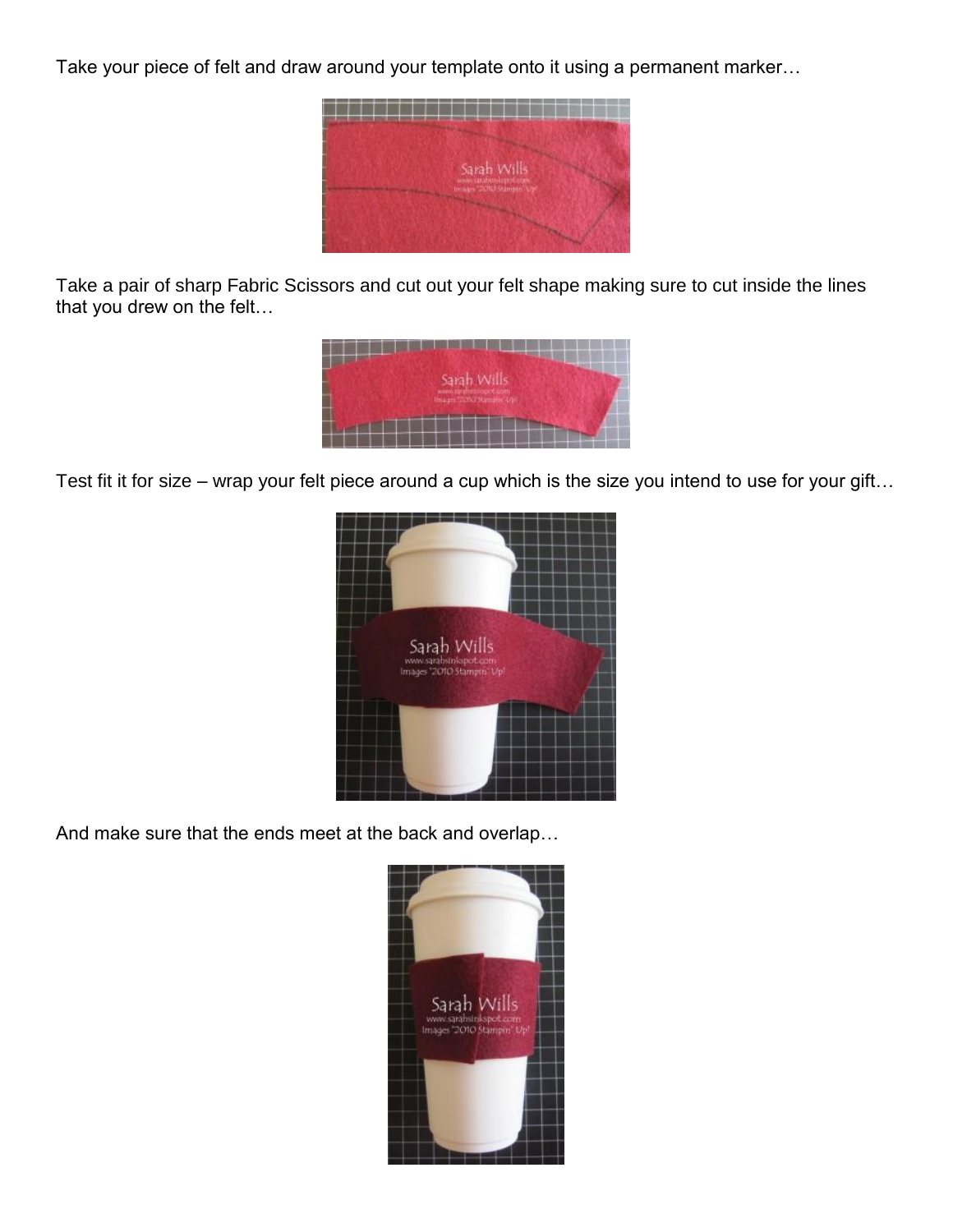Next take your piece of patterned fabric and again draw around your template using a permanent marker…



Cut out your shape being sure to cut approximately 1/4″ inside the line you drew – I used Pinking Shears to reduce the need for sewing and to give it a cute shaped edge…



Lay it onto of your felt and see how it looks – you can trim more if desired...



Now to attach your fabric – you can stitch it in place or if you dont' have a sewing machine or don't sew, you can use the Fabric Adhesive Roll that you can find on pg 17 of the Holiday Mini Catalog – I chose to stitch mine in place…

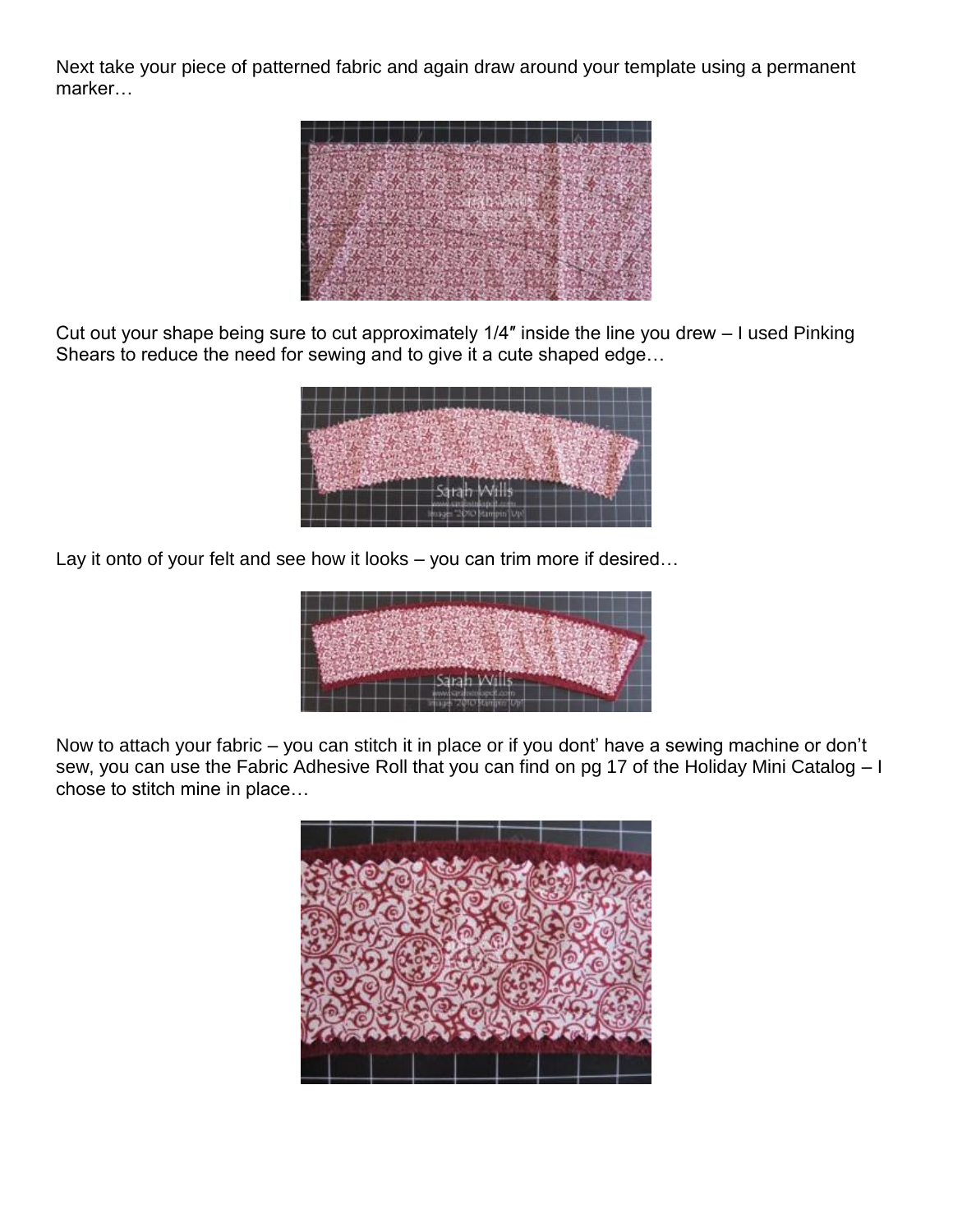When your patterned fabric is attached to the felt base, wrap it around the cup and when in the correct position, secure with a pin…



Sew a line of stitches to secure the two pieces together…



And there is your sleeve – a nice snug fit on the cup and it slides off easily to re-use…